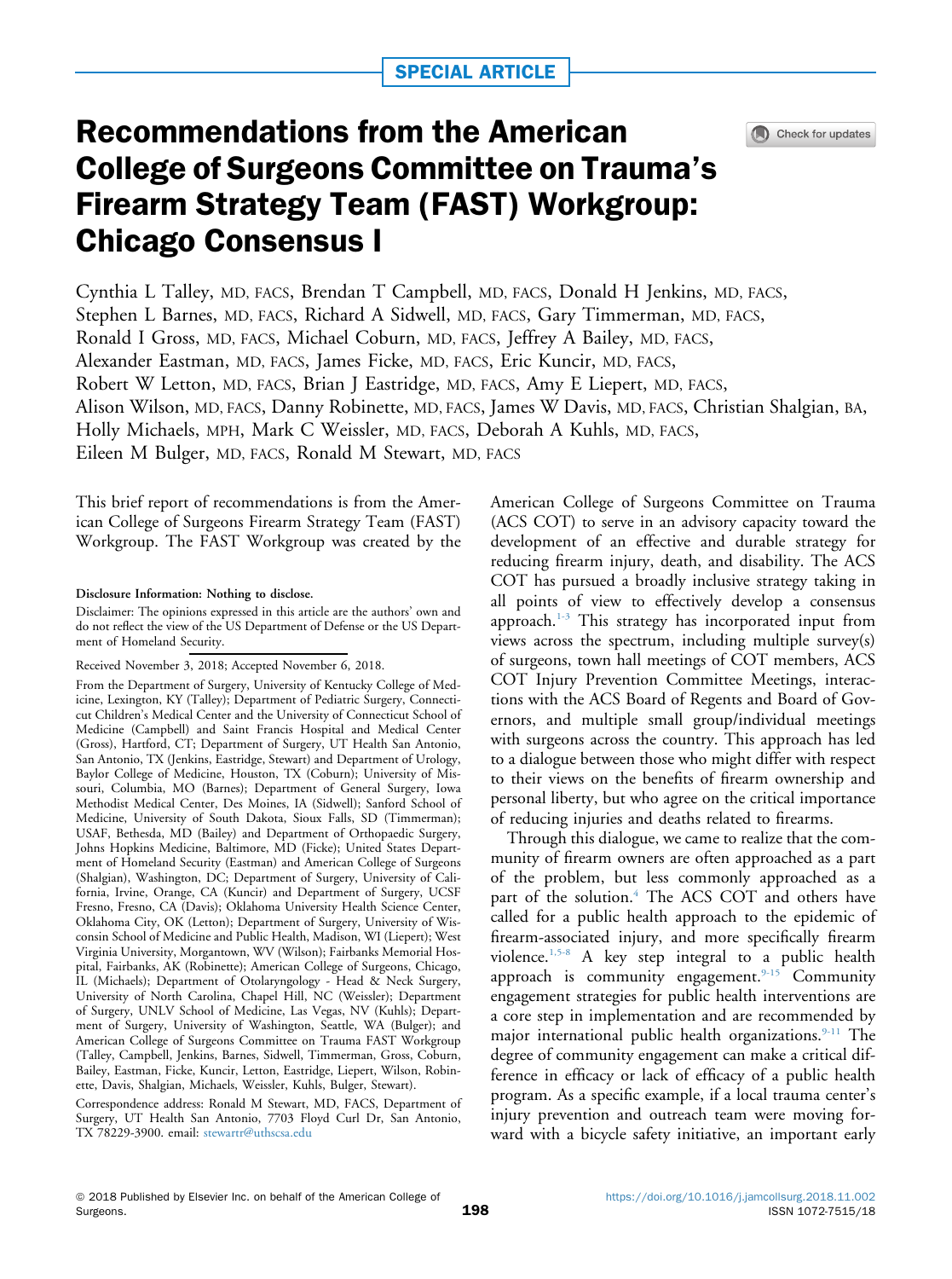Just as with surgery, engagement is a blend of science and art.<sup>9</sup> A good example of this type of effort in the firearm injury prevention arena is Barber and colleagues'[4](#page-7-0) work on suicide prevention through engagement of the firearm owner community. Barber and colleagues describe the importance of working with "trusted messengers" as a necessary step in community engagement. As described here, the individual bicycle rider is simply more receptive to a safety message from a bicycle enthusiast or representative from the bicycle community, and generally much more receptive if the message comes from those who are supportive of bicycling. This is also true in medicine; surgeons are much more receptive to messages from their surgical colleagues. Likewise, critically injured trauma patients are more receptive to advice and counseling from trauma survivors who have been in a similar position, which is the basis of the using a trauma survivors' network.[16](#page-7-0)

To create the FAST Workgroup, the ACS COT leadership sought out surgical leaders who are firearm owners, specifically looking for a geographically representative sample of trauma surgeons passionate about firearm ownership with expertise as hunters, sport shooters, selfdefense, law enforcement, and/or previous military service. The FAST Workgroup is composed of respected surgeons who meet the criteria of being on the frontline for the care of firearm injuries, involved in meetings with the COT Injury Prevention Committee, have a track record of working well as a part of a team, are avid firearm owners, and practice in areas distributed across the US.

This article describes the FAST Workgroup's approach and methods, and summarizes consensus recommendations for strategies and tactics to increase firearm safety, reduce the probability of mass shootings, reduce firearm-associated violence, address mental health factors, and encourage federally funded firearm injury research, while preserving the right to own and use a firearm.

# METHODS AND APPROACH

For the past 5 years, the ACS COT has worked to develop a consensus strategy around how best to reduce the firearm injury death and disability. This strategy was built around 3 guiding principles:

1. Advocate and promote a public health approach to firearm injury prevention;

- 2. Implement evidence-based violence prevention programs through the network of ACS COT-verified trauma centers
- 3. Provide, foster, and promote a forum for civil dialogue within our own professional organization with the goal of moving toward a consensus on programs or interventions aimed at reducing firearm injuries and deaths.

These principles have allowed a maximally inclusive process whereby input has been obtained from all points of view. This inclusive approach has led to the creation of a common narrative that creates a bridge between groups of people who do not agree about the general benefit of firearms, but agree on the need to reduce violence, injuries, and deaths.[17](#page-7-0) We have demonstrated that surgeons with strong opinions about the benefit or lack of benefit of firearms can and will work together to reduce firearm death and disability. The next steps of this process are multifaceted, but the goal is to develop a durable, effective, and common-ground set of policies that reduce firearm injury and death. The COT leadership believes that a durable and effective strategy requires the engagement and partnership with firearm owners.

Members of the FAST Workgroup had all been engaged in previous discussions with the COT Injury Prevention and Control Committee and had all either expressed an interest in the topic or had contributed their opinion(s) about the work of the ACS COT's firearm injury prevention initiative. Three of the authors (RMS, DLK, EMB) worked to identify surgeons who had identified themselves as avid firearm owners. These surgeons were then invited to attend as a member of the focus group. Multiple conference calls were held along with 3 in-person meetings. The group consciously worked to focus the discussion on efforts that could reduce injury and death and preserve the ownership rights of responsible Americans. The group recognizes that firearm injury is a complex and multifaceted problem and that the underlying cause of the injuries might be different and can require different solutions based on the context of the injury. For the purpose of this initial set of meetings, the FAST Workgroup centered its efforts on how best to make firearm ownership safer, decrease the risk of intentional mass shootings, and start to address the culture of violence in the US. A consensus process was used for making the recommendations. To be included as a recommendation in this article, all members of the group needed to agree with the recommendation. There were some differing degrees of agreement, but if every participating member did not agree enough that they could accept and support a given recommendation, then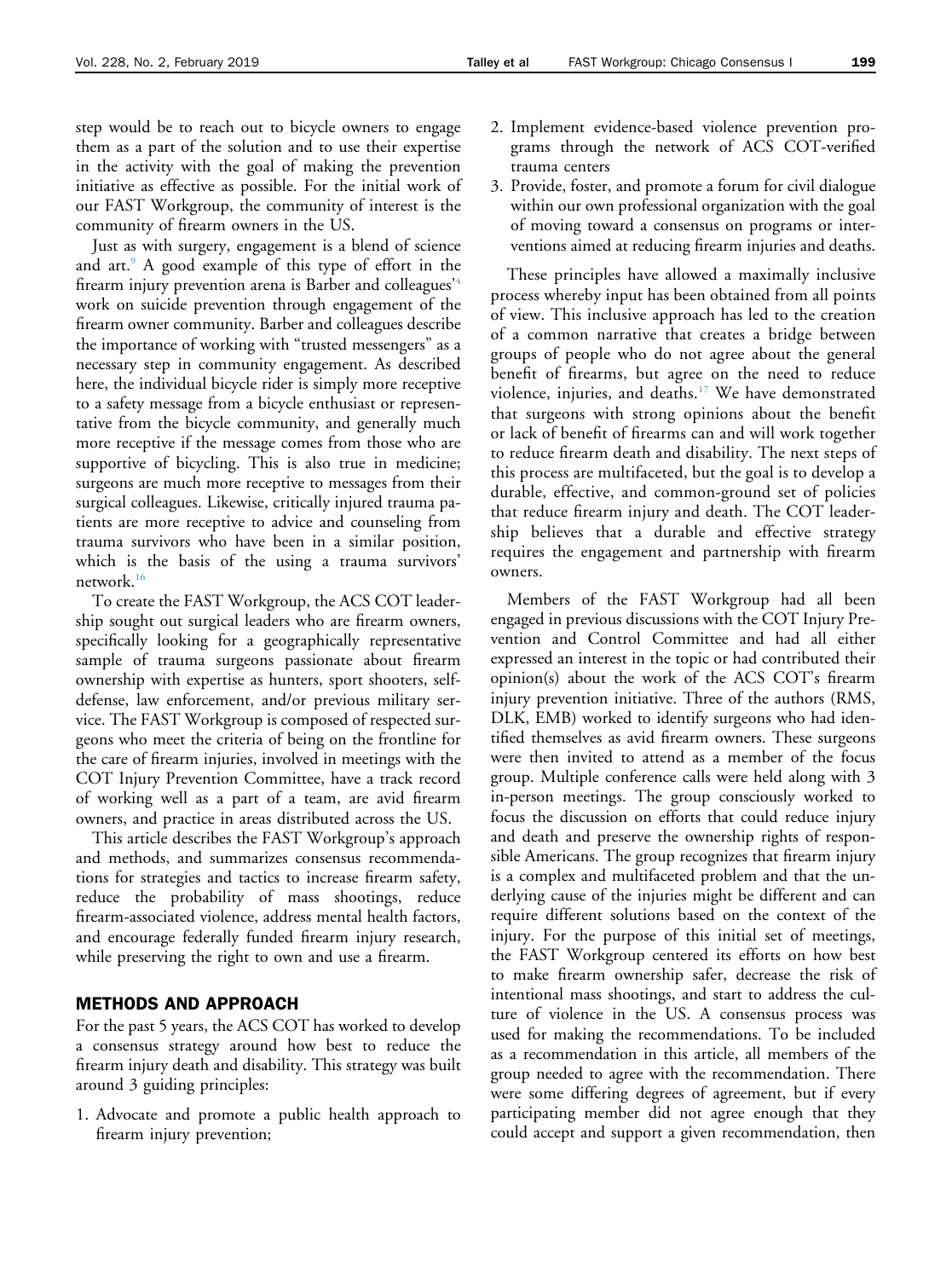the concept or idea was not put forward as a recommendation from the Workgroup.

The recommendations are given in the form of stating a principle that the group believed is important, followed by specific recommendations related to the principle. We believe this provides a description of the rationale and also allows for flexibility in implementation.

# RECOMMENDATIONS FROM THE FIREARM STRATEGY TEAM WORKGROUP

# Obtaining ownership

Principle: We believe those who are a danger to themselves or others should not be allowed to purchase or receive a firearm as a gift or as a transfer from another person.

Recommendation: We support a robust and accurate background check in accordance with federal law 18 U.S.C.  $\S$  922[g][1-9] for all purchases and all transfers of firearms.

Rationale and background for recommendation: The FAST Workgroup believes the bipartisan Fix NICS Act of 2017 was a necessary step in the right direction; however, not conducting background checks on all transfers and sales of firearms creates a real opportunity for those who are a danger to themselves or others to illegally obtain firearms. The law requires federally licensed dealers (those with a Federal Firearms License) to conduct background checks on all gun sales and transfers through the FBI's National Instant Criminal Background Check System (NICS). No such requirement is codified in law for private sales or transfers of firearms.

We recommend a NICS background check for all transfers of firearms with the recognition that this recommendation creates some potential challenges to legitimate private purchasers and sellers of firearms, and would also create an increased load on the computerized system on which the NICS functions. After extensive discussion, we believe these challenges can be effectively and efficiently managed by partnerships between private sellers (who do not have a Federal Firearms License) and retailers (who have a Federal Firearms License) who routinely conduct background checks through the NICS. The federal government must insure that the computerized system can handle the increased number of background checks required before implementation of this recommendation.

Effective state implementation is critical if the Fix NICS Act of 2017 is to achieve its purpose. We recommend expeditious full and complete implementation of the Fix NICS Act of 2017 by all states, combined with continuing ongoing efforts to improve the NICS. This

comprehensive approach requires more complete, timely, and standardized state reporting of information to the NICS, particularly regarding criminal convictions, drug abuse, and mental health data. In discussion, our FAST Workgroup supports the addition of intimate partner domestic violence offenses and the misdemeanor offense of stalking be added to the disqualifying criteria for purchasing a firearm.

Although the group did not reach consensus, there were extensive discussions and a significant amount of support for the concept of a permit to purchase approach (which is implemented in some states) especially for high-capacity, magazine-fed, semi-automatic rifles, and for those younger than 25 years who wish to purchase a firearm.

#### Firearm registration

Principle: A firearm should be transferred with registration in accordance to federal law 18 U.S.C.  $\S$  922[g] [1-9] just as other properties are, such as vehicles or a home. This would include the private sale and the transfer of property that is bequeathed from an estate or among family members.

Recommendation: We support firearm registration and the development and implementation of an electronic database for all registered firearms.

Rationale: We believe firearm registration and the ability to track a registered firearm is important to aid lawenforcement professionals in preventing the illegal sale of firearms to those who cannot pass a background check due to criminal activity or serious mental illness. We recommend a reliable database to track these registrations.

#### Licensure

Principle: Certain classes of weapons with significant offensive capability are currently appropriately restricted and regulated under the National Firearms Act classification as class III weapons (eg fully automatic machine guns, explosive devices, and short-barreled shotguns).

Recommendation: We recommend a formal reassessment of the firearms designated within each of the National Firearms Act classifications. For instance, highcapacity, magazine-fed, semi-automatic rifles should be evaluated, and consideration given to reclassification as an National Firearms Act class III firearm or a new class designation.

Rationale: The FAST Workgroup extensively discussed licensure for all firearms, which is distinct from the ability to purchase a firearm. The group did not reach a consensus on the recommendation for licensure of all firearms; however, the group does support state licensure in the form of concealed carry permits<sup>18</sup> and, therefore, believes that licensure could be applied, and might be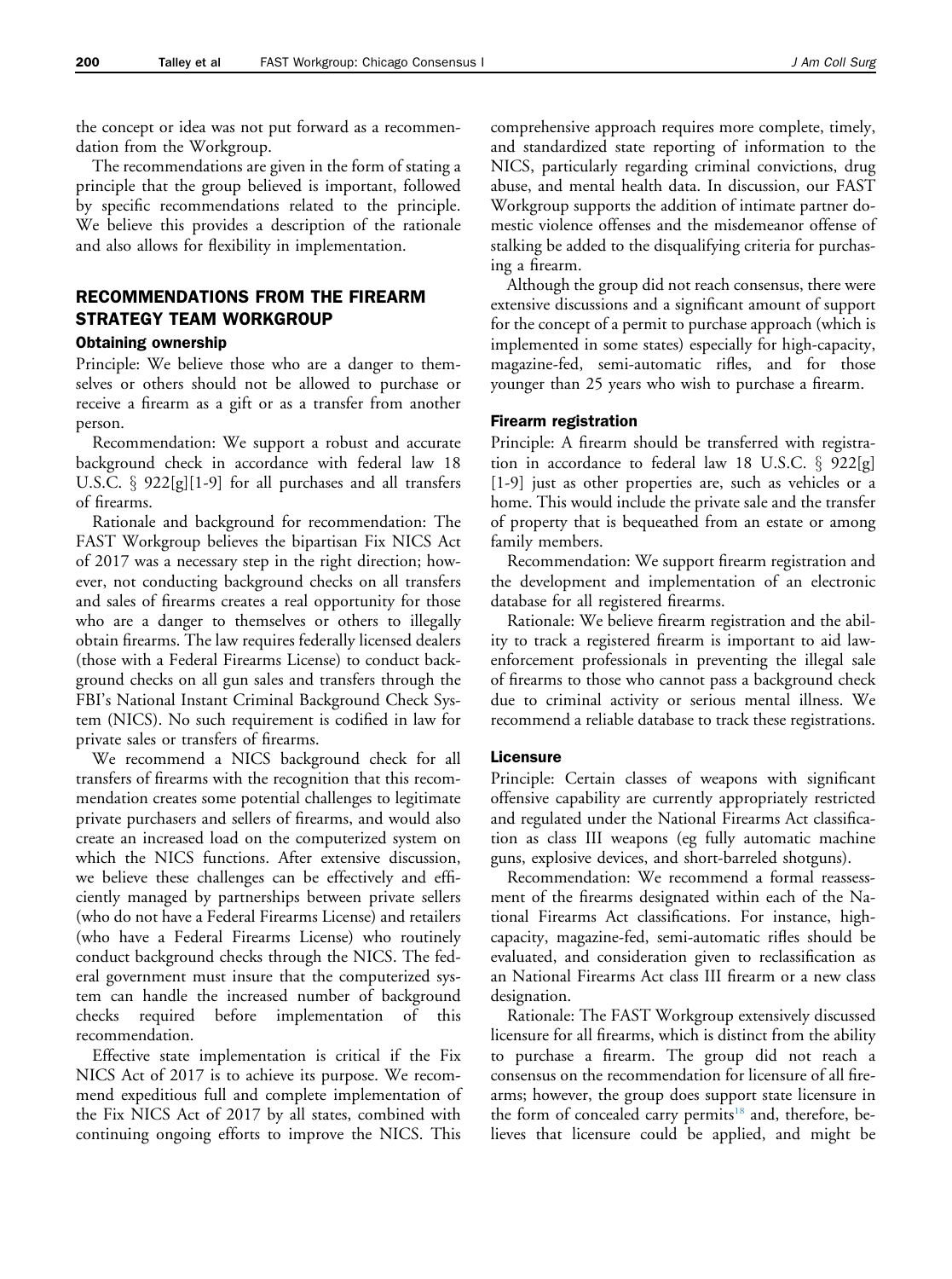warranted, for high-capacity, magazine-fed, semiautomatic rifles. In this setting, increased screening and additional evidence of safety training could be opted for by individual states. This could also provide a more efficient and focused setting for an electronic database, in contrast to a database for all firearm purchases.

# Education and training

Principle: Responsible firearm ownership and use comes with significant responsibility and understanding of safe handling, care, and use.

Recommendation: We endorse formal gun safety training for all new gun owners and endorse hunter safety and safe gun handling education. Any training program must include the 4 vital safety rules: assume the gun is always loaded; finger off the trigger until ready to fire; never point at anything you do not intend to kill or destroy; and always check all chambers before cleaning.

Recommendation: We recommend direct adult supervision in the use of firearms for children younger than 12 years and indirect supervision for children between the age of 12 and 18 years, where not already stateregulated.

Rationale: As surgeons who routinely provide care to patients that is important and generally beneficial, but also entails risk, we believe education is a cornerstone of safety. There are numerous resources available for highquality firearm safety education and we believe this should be universal, foundational training for all new firearm owners.

### Ownership responsibilities

Principle: Owners who do not provide reasonable, safe firearm storage should be held responsible for adverse events related to discharge of their firearm(s).

Recommendation: We endorse requiring firearm owners to provide safe and controlled firearm storage. Owners who do not provide reasonable, safe firearm storage should be held responsible for adverse events related to discharge of their firearm(s). This includes the responsibility for the use of a stolen firearm, unless there has been timely reporting of a stolen weapon made to law enforcement.

Rationale: Safe, controlled storage reduces the risk of unintentional harm to others.

#### Mandatory reporting and risk mitigation

Principle: For individuals who are deemed an imminent threat to themselves or others, firearm ownership should be temporarily or permanently restricted based on due process.

Recommendation: Programs to remove firearms from those individuals should be standard as is done in Extreme Risk Protection Order policies, Red Flag laws, and federal law 18 U.S.C.  $\S$  922[g][1-9]. Specific due process measures should be required for removal and return of firearms. Mandatory reporting to (and by) law enforcement and medical personnel for those who are threatening to themselves or others should become standard practice.

Recommendation: We recommend treating mass shootings as terrorism and support and encourage domestic law-enforcement efforts and strategies (within the limits of Fourth Amendment protections) to predict, detect, and deter future mass firearm violence.

Rationale: We believe that risk mitigation by lawenforcement professionals is important to public safety, and is necessary to prevent violent individuals from inflicting harm at an individual and societal level.

#### Safety innovation and technology

Principle: Firearm ownership should be made safer through the use of innovative technology such as that used in automobile safety.

Recommendation: We encourage the development of firearm technology that would significantly reduce the risk of self-harm, prevent unintentional discharge, and prevent unintended use by someone other than the registered owner of the firearm.

# Research

Principle: Research to understand health conditions underpins the modern practice of medicine and is essential to improve care and develop effective interventions for all health care conditions.

Recommendation: We recommend that research for firearm injury and firearm injury prevention must be federally funded at a level commensurate with the burden of the disease without restriction.

Recommendation: This research must be conducted in a non-partisan manner. The research agenda should broadly address firearm safety, including safe storage and safe use; violence intervention and control research; serious mental illness and firearm violence; and improving treatment of patients injured from firearms.

The research agenda should include:

- 1. Root causes of violence. These research endeavors should be focused on identifying intervention programs and strategies to prevent actions of violence involving a firearm, as well as all other mechanisms.
- 2. Effect of media content (ie social media, television, movies, and video games) on interpersonal violence. This research should investigate the effects of exposure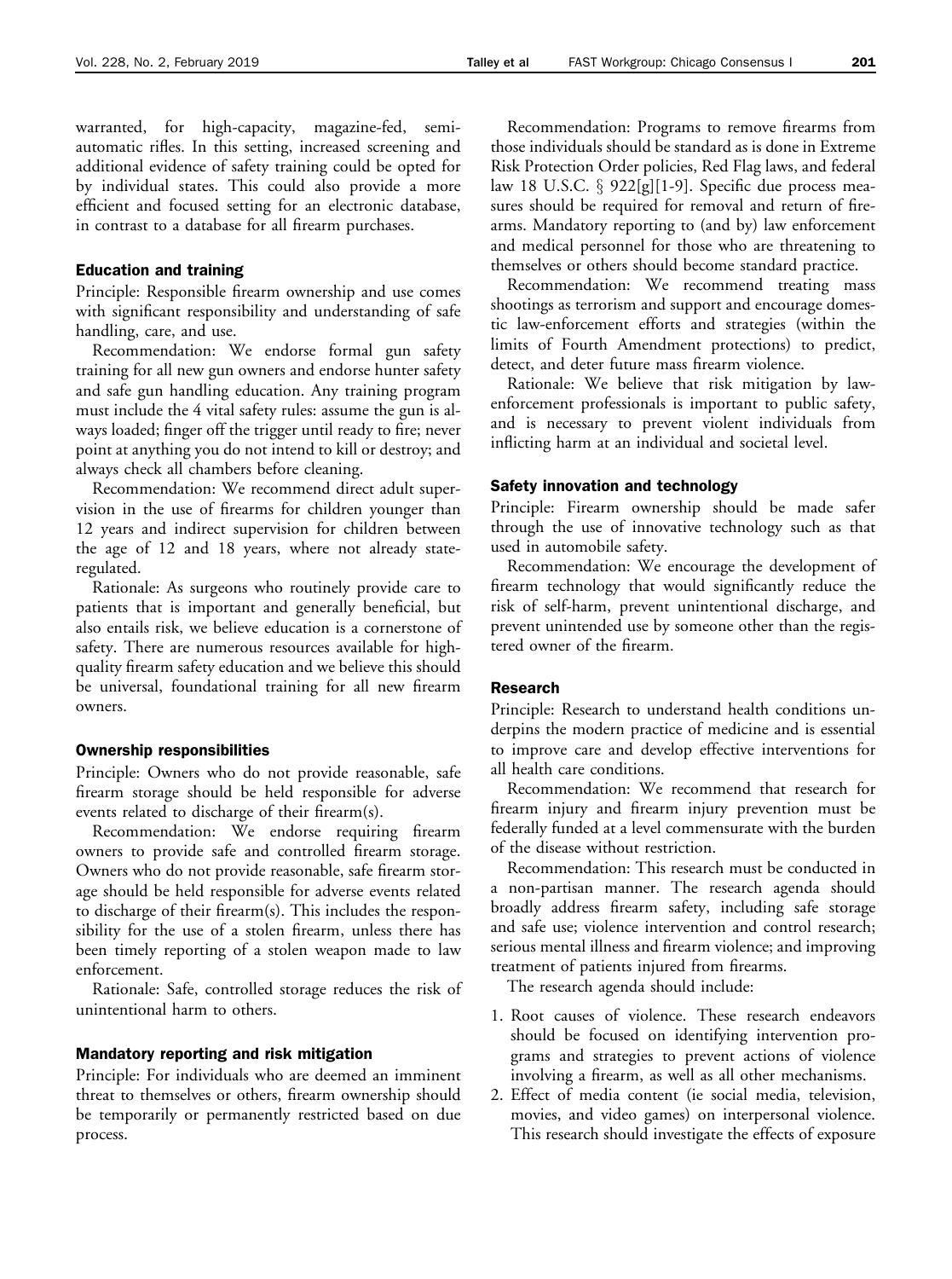to high level of violence in modern media. The research should be sufficiently rigorous to determine whether this exposure is causally related to actual violence, and should be powered to examine the effect of this exposure in high-risk subsets.

- 3. Effective forms of safe storage and safe guns. Technologic changes (such as biometric locks) to firearms could prevent their unintended use by those other than the legal owner. Effective, safe storage mechanisms in the home or vehicle could prevent unintentional injury and death.
- 4. Effective firearm safety counseling and training.
- 5. Evaluate effectiveness of restricting access to firearms by violence-prone individuals.
- 6. Epidemiology of highest-risk populations (subset based on mechanism and intent) for suicide, homicide, mass shootings, intimate partner violence, unintentional injury, and other subsets of firearm violence.
- 7. An assessment of firearm lethality differences based on specific type of firearm and numbers of deaths and injuries per unit time.

Rationale: Science, research, technology, and innovation are proven approaches to improve safety, reliability, and efficacy. We believe encouraging this approach is beneficial to firearm owners and those who do not own firearms. Revolutionary improvements in automobile safety have come in concert with improvements in reliability. We believe a similar approach to firearms could yield the same result-improved safety with improved reliability. Addressing intentional violence requires a robust research agenda that is supported at a level commensurate with the burden of the problem. Research, innovation, and technology are critical if we are to have effective interventions.

#### Culture of violence

Principle: We all own the culture of violence. The same principle of freedom with responsibility applies to the manner in which mass killings are communicated to the public. We have concerns that the manner and tone in which information is released to the public and covered by the media likely leads to "copy-cat" mass killers.

Recommendation: The public, professionals in law enforcement, and the press should take steps to eliminate notoriety of the shooter and take an editorially muted approach to the coverage of these events[.17-19](#page-7-0)

Rationale: Although we would prefer better data based on solid research, we believe we should encourage best practices directed toward eliminating or mitigating motivation for socially isolated, violent individuals from

moving from contemplation to action. This point of view is well stated by the journalist Zeynep Tufekci<sup>18</sup>: "The media needs to adopt a similar sensible framework to covering mass killings. And in the age of social media, that also means changing our own behavior. This doesn't mean censoring the news or not reporting important events of obvious news value. It means not providing the killers with the infamy they seek. It means somber, instead of lurid and graphic, coverage, and a focus on victims. . It means holding back reporting of details such as the type of gun, ammunition, angle of attack and the protective gear the killer might have worn. ...." She and others recommend that law enforcement professionals not release details of the methods and manner of the killings, and those who learn those details should not share them[.19-21](#page-8-0) This is not a call for censorship, but rather a request for editorial nuance, responsibility, and judgment.<sup>[19](#page-8-0)</sup>

#### Social isolation and mental health

Principle: Social Isolation combined with exaggerated depictions of violence, especially when targeted towards young men, likely contributes to violence in the US.<sup>[22](#page-8-0)</sup>

Recommendation: We encourage recognition of mental health warning signs and social isolation by teachers, counselors, peers, and parents, and when these warning signs are identified, immediate referral to appropriate mental health professionals. When signs of violent ideation, thoughts, or actions become evident, peers, teachers, and family members should be encouraged to "see something, say something" and report to appropriate local and national law enforcement.

Rationale: Although solid scientific evidence of sufficient quality to determine causation awaits, common sense would dictate efforts be focused on increasing social capital and decreasing social isolation.[22,23](#page-8-0) This involves actual human interaction combined with communicating a sense of hope to young men and women. This responsibility rests on all of us.

# **DISCUSSION**

Firearm injuries are a major public health problem in the US. As a group of surgeons, we care for the patients who suffer and die from firearm injuries. In the current polarized environment, political solutions appear to be lacking; however, we believe implementation of this Workgroup's recommendations would result in fewer injuries and deaths while preserving constitutional freedoms. We acknowledge and appreciate that American surgeons have strongly held views on this issue and we remain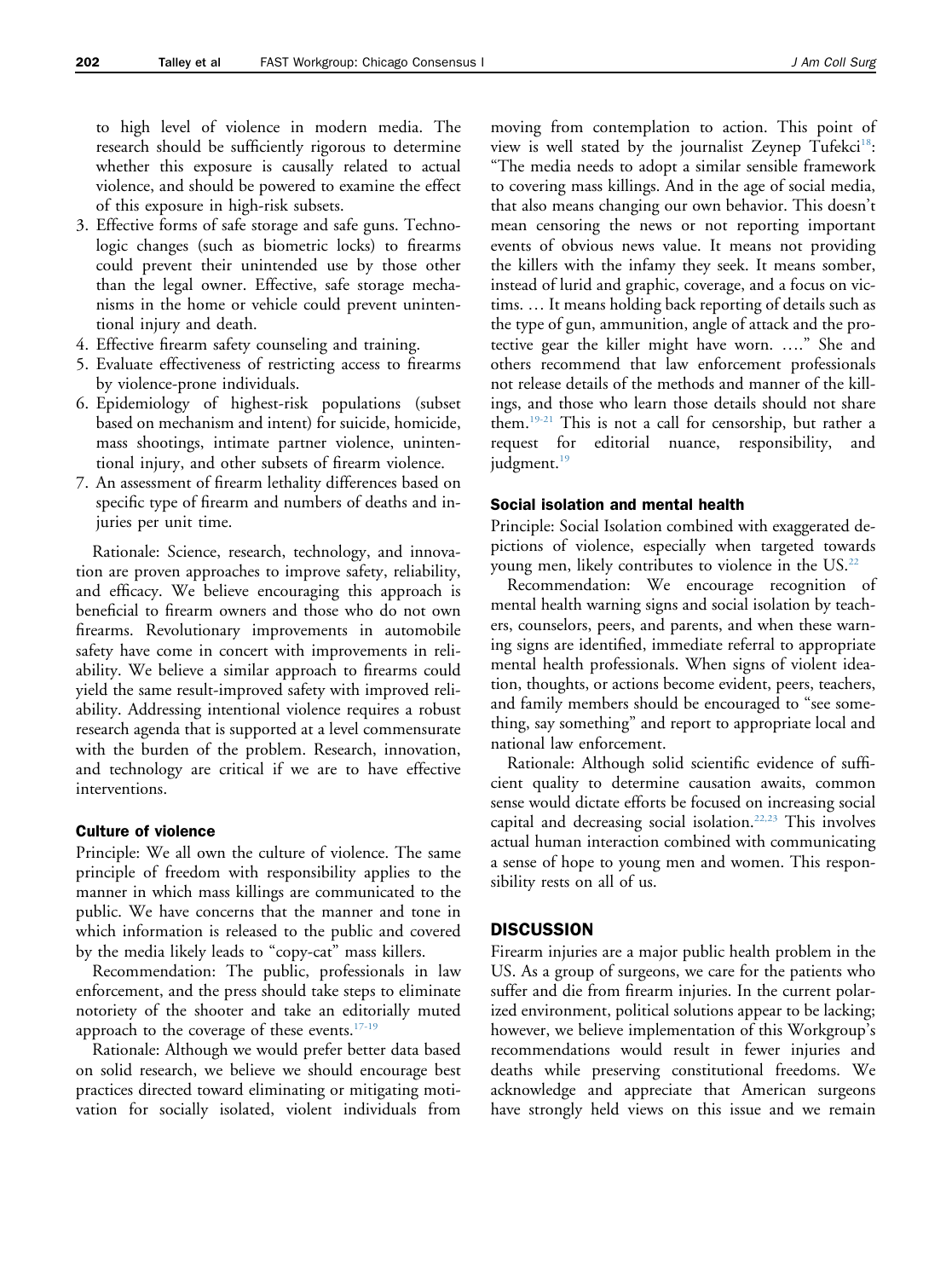|             | Shotgun,<br>n    | Handgun                                             |                                           | <b>Rifle</b>                                                              |                                                                                      |                                          |                                       |                                                       |                 |                    |                                           |                                         |                         |
|-------------|------------------|-----------------------------------------------------|-------------------------------------------|---------------------------------------------------------------------------|--------------------------------------------------------------------------------------|------------------------------------------|---------------------------------------|-------------------------------------------------------|-----------------|--------------------|-------------------------------------------|-----------------------------------------|-------------------------|
| Participant |                  | Revolver,<br>single-fire,<br>or not<br>specified, n | Magazine-fed,<br>semi-<br>automatic,<br>n | <b>Traditional</b><br>(not<br>high-capacity,<br>magazine-fed,<br>or semi- | <b>High-capacity</b><br>magazine,<br>semi-automatic<br>automatic), n (AR15-style), n | <b>Antique</b><br>or muzzle<br>loader, n | <b>NFA</b><br>class<br>Ш<br>weapon, n | <b>Target</b><br>practice,<br>shooting<br>sports, Y/N | Hunting,<br>Y/N | Collecting,<br>Y/N | Home<br>or<br>personal<br>defense,<br>Y/N | All<br>locked<br>and<br>secured,<br>Y/N | Total<br>firearms,<br>n |
| Surgeon 1   | 3                |                                                     | 4                                         |                                                                           | 1                                                                                    | $\boldsymbol{0}$                         | $\boldsymbol{0}$                      | Y                                                     | Y               | N                  | Y                                         | Y                                       | 10                      |
| Surgeon 2   | $\overline{7}$   | $\overline{2}$                                      | $\overline{2}$                            | 5                                                                         | $\boldsymbol{0}$                                                                     | 6                                        | $\Omega$                              | Y                                                     | Y               | Y                  | N                                         | Y                                       | 22                      |
| Surgeon 3   | $\overline{5}$   | 6                                                   | $\overline{0}$                            | 5                                                                         | $\boldsymbol{0}$                                                                     | $\mathbf{0}$                             | $\mathbf{0}$                          | Y                                                     | Y               | N                  | Y                                         | Y                                       | 16                      |
| Surgeon 4   | 12               | $\overline{2}$                                      | 5                                         | 5                                                                         | $\boldsymbol{0}$                                                                     | $\boldsymbol{0}$                         | $\mathbf{0}$                          | Y                                                     | Y               | Y                  | Y                                         | Y                                       | 24                      |
| Surgeon 5   | $\mathfrak{2}$   | 3                                                   |                                           | 3                                                                         | $\boldsymbol{0}$                                                                     | $\boldsymbol{0}$                         | $\boldsymbol{0}$                      | Y                                                     | Y               | $\mathbf N$        | $\mathbf Y$                               | Y                                       | 9                       |
| Surgeon 6   | 8                | 3                                                   | 6                                         | 11                                                                        | 5                                                                                    | 4                                        | $\mathfrak{2}$                        | Y                                                     | Y               | Y                  | Y                                         | Y                                       | 39                      |
| Surgeon 7   |                  | $\mathbf{0}$                                        | $\mathbf{0}$                              | $\overline{2}$                                                            | $\boldsymbol{0}$                                                                     |                                          | $\boldsymbol{0}$                      | Y                                                     | ${\bf N}$       | Y                  | $\mathbf Y$                               | N                                       | 4                       |
| Surgeon 8   | $\boldsymbol{0}$ | $\boldsymbol{0}$                                    | 3                                         | $\boldsymbol{0}$                                                          | $\mathbf{1}$                                                                         | $\boldsymbol{0}$                         | $\boldsymbol{0}$                      | Y                                                     | ${\bf N}$       | $\mathbf N$        | $\mathbf N$                               | $\mathbf Y$                             | $\overline{4}$          |
| Surgeon 9   | $\Omega$         | $\boldsymbol{0}$                                    |                                           | $\boldsymbol{0}$                                                          | $\boldsymbol{0}$                                                                     | $\boldsymbol{0}$                         | $\mathbf{0}$                          | Y                                                     | N               | N                  | Y                                         | N                                       | 1                       |
| Surgeon 10  | 3                | $\overline{2}$                                      | 3                                         |                                                                           | $\overline{2}$                                                                       | $\mathbf{0}$                             | $\mathbf{0}$                          | Y                                                     | Y               | Y                  | Y                                         | Y                                       | 11                      |
| Surgeon 11  | $\mathbf{0}$     | 1                                                   |                                           |                                                                           | $\boldsymbol{0}$                                                                     | $\mathbf{0}$                             | $\mathbf{0}$                          | Y                                                     | Y               | N                  | Y                                         | Y                                       | 3                       |
| Surgeon 12  | $\mathbf{1}$     | $\boldsymbol{0}$                                    | $\mathbf{1}$                              | $\boldsymbol{0}$                                                          | $\boldsymbol{0}$                                                                     | $\boldsymbol{0}$                         | $\boldsymbol{0}$                      | Y                                                     | N               | $\mathbf N$        | Y                                         | $\mathbf Y$                             | $\overline{c}$          |
| Surgeon 13  | 6                | $\mathbf{1}$                                        | 3                                         | 4                                                                         | $\boldsymbol{0}$                                                                     | $\boldsymbol{0}$                         | $\mathbf{0}$                          | $\mathbf Y$                                           | Y               | Y                  | Y                                         | Y                                       | 14                      |
| Surgeon 14  |                  | $\mathbf{0}$                                        | $\mathfrak{2}$                            |                                                                           | $\boldsymbol{0}$                                                                     | $\mathbf{0}$                             | $\Omega$                              | Y                                                     | Y               | $\mathbf N$        | $\mathbf Y$                               | Y                                       | 4                       |
| Surgeon 15  | 6                | $\mathbf{1}$                                        | $\overline{4}$                            | 9                                                                         | 5                                                                                    | $\boldsymbol{0}$                         | $\boldsymbol{0}$                      | Y                                                     | Y               | $\mathbf N$        | $\mathbf Y$                               | $\mathbf Y$                             | 25                      |
| Surgeon 16  | $\mathbf{0}$     | $\mathbf{1}$                                        | $\overline{0}$                            |                                                                           | $\boldsymbol{0}$                                                                     | $\mathbf{0}$                             | $\overline{0}$                        | Y                                                     | ${\bf N}$       | N                  | N                                         | Y                                       | $\overline{c}$          |
| Surgeon 17  | 4                | $\mathbf{0}$                                        | 3                                         | $\overline{2}$                                                            | $\boldsymbol{0}$                                                                     | $\mathbf{0}$                             | $\mathbf{0}$                          | Y                                                     | $\mathbf N$     | N                  | N                                         | Y                                       | 9                       |
| Surgeon 18  |                  | $\mathfrak{Z}$                                      | $\boldsymbol{0}$                          |                                                                           | $\boldsymbol{0}$                                                                     | $\boldsymbol{0}$                         | $\mathbf{0}$                          | Y                                                     | Y               | N                  | Y                                         | Y                                       | 5                       |
| ACS/COT     | $\boldsymbol{0}$ | $\boldsymbol{0}$                                    | $\boldsymbol{0}$                          | $\mathbf{0}$                                                              | $\boldsymbol{0}$                                                                     | $\boldsymbol{0}$                         | $\boldsymbol{0}$                      | ${\rm N}$                                             | Y               | N                  | $\mathbf N$                               | <b>NA</b>                               | $\overline{0}$          |
| ACS/COT     | $\mathbf{0}$     | $\boldsymbol{0}$                                    | $\mathbf{0}$                              | $\mathbf{0}$                                                              | $\boldsymbol{0}$                                                                     | $\boldsymbol{0}$                         | $\boldsymbol{0}$                      | N                                                     | N               | N                  | N                                         | <b>NA</b>                               | $\overline{0}$          |
| ACS/COT     | $\boldsymbol{0}$ | $\boldsymbol{0}$                                    | $\mathbf{0}$                              | $\boldsymbol{0}$                                                          | $\boldsymbol{0}$                                                                     | $\boldsymbol{0}$                         | $\boldsymbol{0}$                      | ${\rm N}$                                             | ${\bf N}$       | $\mathbf N$        | $\mathbf N$                               | <b>NA</b>                               | $\overline{0}$          |
| ACS/COT     | $\overline{4}$   |                                                     | $\mathbf{0}$                              |                                                                           | $\boldsymbol{0}$                                                                     | $\boldsymbol{0}$                         | $\mathbf{0}$                          | Y                                                     | N               | N                  | $\mathbf N$                               | Y                                       | 6                       |
|             |                  |                                                     |                                           |                                                                           |                                                                                      |                                          |                                       |                                                       |                 |                    |                                           |                                         |                         |

<span id="page-5-0"></span>

|  | Table 1. Summary of Firearm Ownership, Firearm Ue, and Firearm Storage of Firearm Strategy Team Workgroup Participants |  |  |  |  |
|--|------------------------------------------------------------------------------------------------------------------------|--|--|--|--|
|--|------------------------------------------------------------------------------------------------------------------------|--|--|--|--|

ACS/COT, American College of Surgeons/Committee on Trauma, N, no; NFA, National Firearms Act; Y, yes.

Talley et al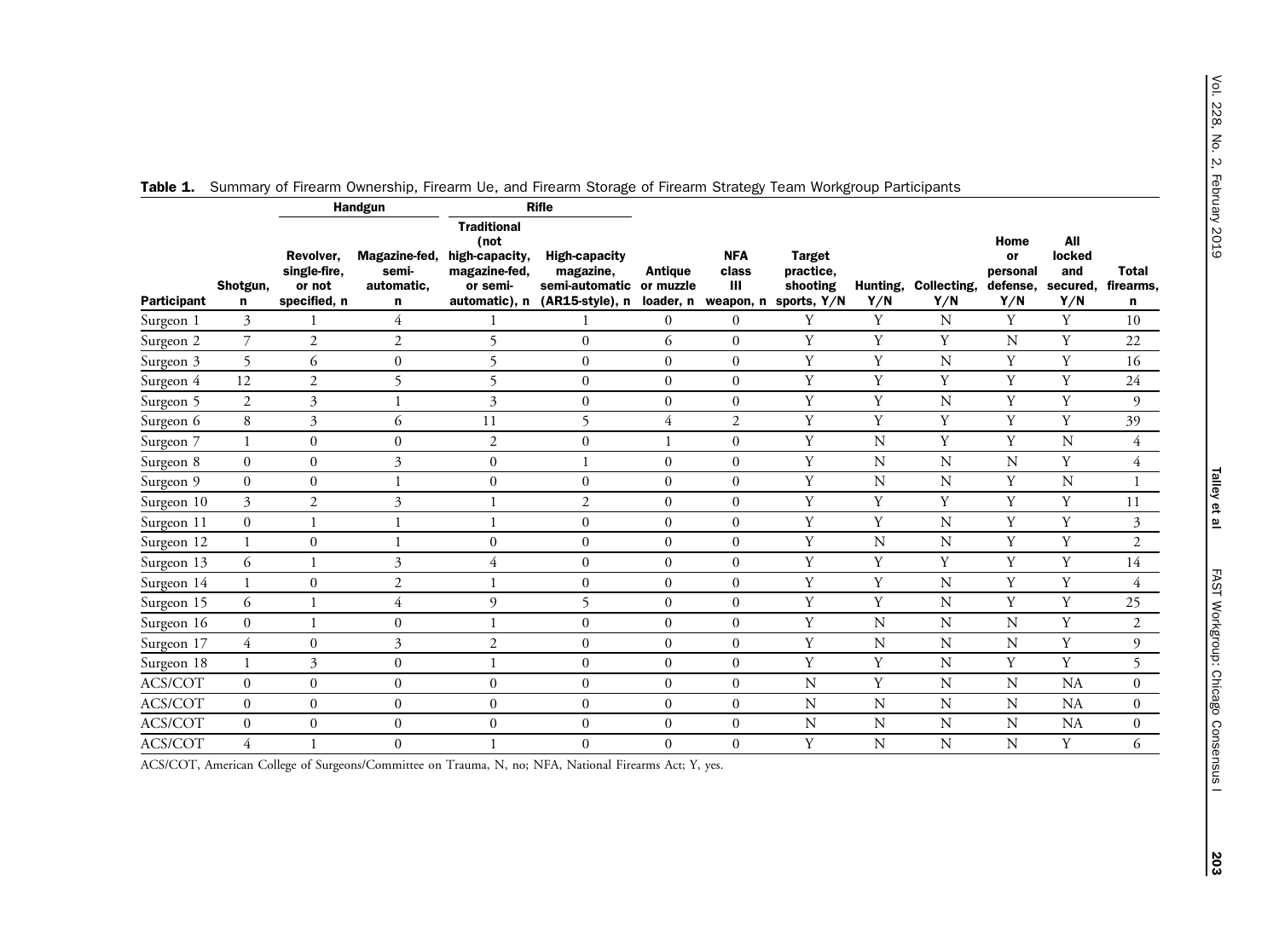respectful of those on both sides who might disagree with the recommendations that the FAST Workgroup has made. However, we also understand that the US has a major public health problem with firearm injuries and believe our recommendations endorse the best-available options to lessen the current impact of firearm violence at the population level.

Current educational programs through the ACS such as Stop the Bleed, the ACS COT Trauma Center Verification Program, and the Trauma Quality Improvement Programs continue to be extremely effective in addressing the care of firearm-injured patients and clearly will have a positive effect on outcomes as these programs continue to develop. The FAST Workgroup was created based on work begun by the ACS COT Injury Prevention Committee to focus on effective and durable strategies for the prevention of firearm injuries.

The ACS COT has pursued a maximally inclusive process to develop effective and thoughtful strategies for firearm injury prevention as they relate to suicide, homicide, and unintentional shootings. We have engaged with major stakeholder groups, including the National Rifle Association, Brady Campaign to Prevent Gun Violence, Giffords Law Center to Prevent Gun Violence, and Everytown for Gun Safety. The approach we have taken is consistent with other injury prevention strategies used by the ACS COT. We have worked carefully and deliberately to develop an inclusive narrative that can be supported by both sides of the often-polarized debate about firearms in the  $US<sup>17</sup>$  This workgroup and follow-on workgroups are designed to engage diverse stakeholder groups and have them contribute constructively, so that they can be part of the solution.

The FAST Workgroup includes 22 experienced surgeons (median of 28 years caring for trauma patients). Eighteen of these surgeons met all of the criteria described in the introduction: surgical leaders who are firearm owners that are passionate about firearm ownership with expertise as hunters, sport shooters, self-defense, law enforcement, and/or previous military service. Four represented the leadership of the ACS COT and the ACS (EMB, DAK, RMS, MW). All have cared for, and most continue to care for, patients with serious firearm injuries. The group is geographically diverse, representing 16 states, and includes surgeons that treat both injured children and injured adults. Nine (41%) surgeons in the FAST Workgroup have past or present military experience, and others have formal training in public health. Five (23%) are current members of the National Rifle Association and 4 (18%) are former members. All are committed to preserving liberty and preventing firearm

injury using an evidence-based approach. Although the group was not polled on where they stand politically, it is clear that the group is extremely supportive of Second Amendment rights. We are not constitutional scholars, but we do not believe that any of the FAST Workgroup's recommendations impinge on the rights guaranteed by the US Constitution.

These recommendations come from surgeons who are likely representative of the approximately 40% of Amer-ican surgeons who own firearms.<sup>[1](#page-7-0)</sup> An acknowledged weakness of the recommendations is that they result from a small convenience sample of firearm-owning surgeons, and are subject to selection bias. To assist the reader in determining potential bias, every surgeon voluntarily provided an inventory of their firearm ownership, years of experience spent caring for firearm-related injury [\(Table 1\)](#page-5-0), National Rifle Association membership (past and present), and past or present military service.

The FAST Workgroup is not trying to speak for all firearm owners, and is not speaking for all surgeons; however, as a group of firearm owners and surgeons who were convened by the ACS, the members of the FAST Workgroup did try to objectively and thoughtfully consider a wide range of possible approaches to lessen the public health burden of firearm injury and death. The members of the workgroup believe that the recommendations are reasonable and preserve Second Amendment rights for responsible firearm owners. The FAST Workgroup expects that some firearm owners will contest the emphasis on freedom with responsibility, but our view stems from our belief that a democratic society requires that its citizens act responsibly.

The members of the workgroup also expect that some will contest these recommendations based on the belief that the FAST Workgroup might be implicitly or explicitly influenced by firearm stakeholder groups, or influenced by the participants' philosophical beliefs about the Second Amendment. Just as this workgroup is not speaking for all firearm owners, the FAST Workgroup is not speaking for all surgeons. As surgeons, we tried to make these recommendations align with the best interests of our patients (their families and their communities) who suffer from the consequences of firearm injury and death.

The FAST Workgroup as currently composed will need additional input and participation from different stakeholders when it comes to addressing subsets of patients based on age and manner of injury (ie suicide, homicide, and unintentional). This requires an ongoing process and will require refinement of objectives and recommendations over time.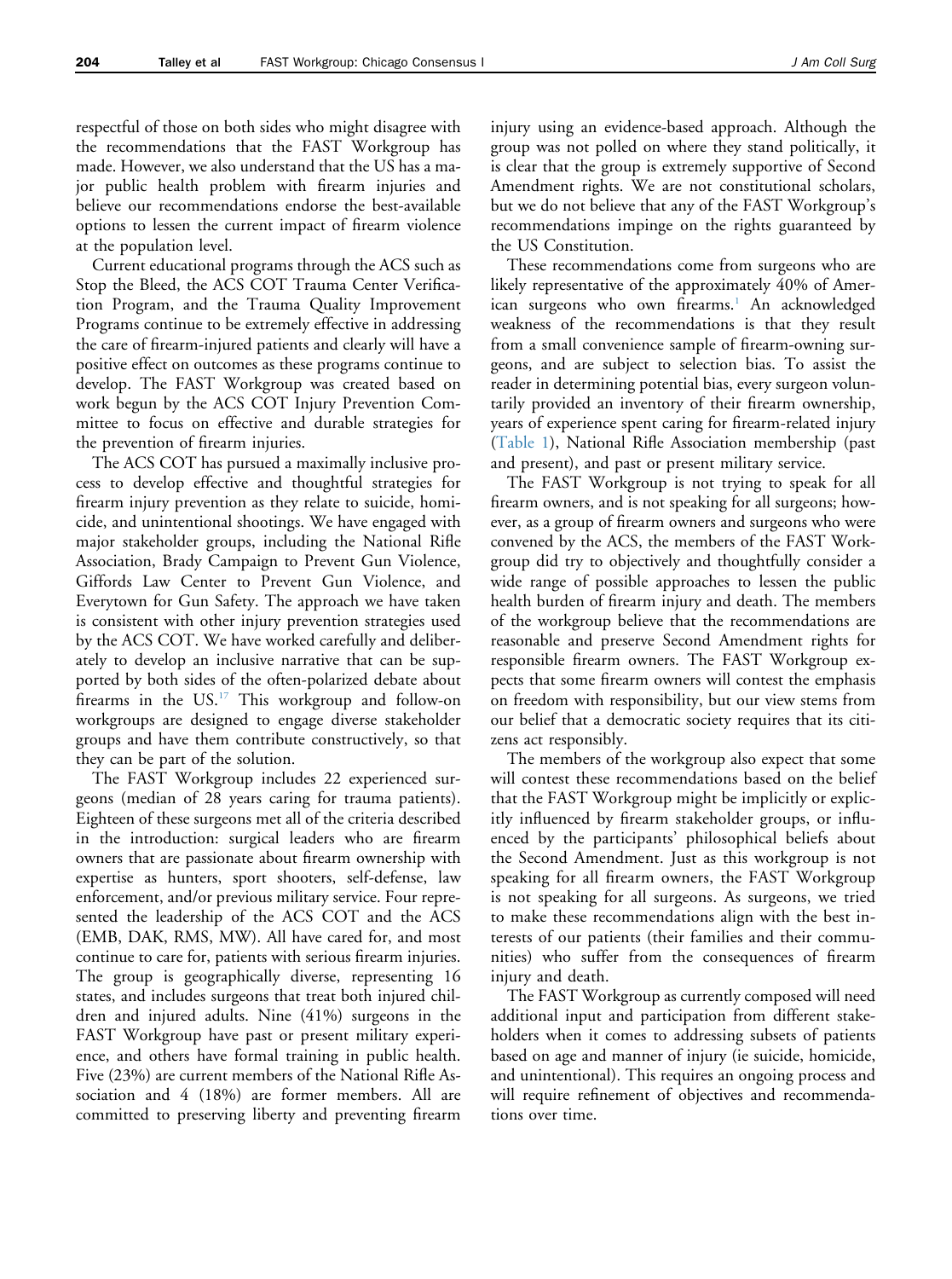#### <span id="page-7-0"></span>CONCLUSIONS

The members of the FAST Workgroup believe these recommendations will increase public safety and improve our understanding of firearm injury in the US. We understand that there is not a perfect or simple solution for an issue as complex as firearm injury in America. These recommendations would make firearm ownership safer for those who own a firearm, as well as those who do not. The group's general approach is centered on enforcement of existing laws and strengthening existing statutes and regulations, with the goal of keeping firearms out of the hands of those who are a danger to themselves or others. This basic, responsible approach is supported by organizations across the spectrum.<sup>24,25</sup> Through the ACS COT's consensus-driven firearm injury prevention project, ACS COT members have demonstrated the ability to work together (across regions and philosophic differences) to advance substantive public health recommendations and programs. We hope this approach can serve as a model for other Americans and other organizations.

The members of the FAST Workgroup know there will be people who think we did not go far enough, and also people who think we went too far, but we believe the middle ground moves the purpose forward. We know thousands of American lives can be saved each year. Full implementation of the measures we call for in this report would preserve freedom and simultaneously make our country safer, stronger, and healthier.

# Author Contributions

Study conception and design: Kuhls, Bulger, Stewart

- Acquisition of data: Talley, Campbell, Jenkins, Barnes, Sidwell, Timmerman, Gross, Coburn, Bailey, Eastman, Ficke, Kuncir, Letton, Eastridge, Liepert, Wilson, Robinette, Davis, Shalgian, Michaels, Weissler, Kuhls, Bulger, Stewart
- Analysis and interpretation of data: Talley, Campbell, Jenkins, Barnes, Sidwell, Timmerman, Gross, Coburn, Bailey, Eastman, Ficke, Kuncir, Letton, Eastridge, Liepert, Wilson, Robinette, Davis, Shalgian, Michaels, Weissler, Kuhls, Bulger, Stewart

Drafting of manuscript: Talley, Stewart

Critical revision: Talley, Campbell, Jenkins, Barnes, Sidwell, Timmerman, Gross, Coburn, Bailey, Eastman, Ficke, Kuncir, Letton, Eastridge, Liepert, Wilson, Robinette, Davis, Shalgian, Michaels, Weissler, Kuhls, Bulger, Stewart

#### **REFERENCES**

1. [Kuhls DA, Campbell BT, Burke PA, et al. Survey of American](http://refhub.elsevier.com/S1072-7515(18)32155-0/sref1) [College of Surgeons Committee on Trauma members on](http://refhub.elsevier.com/S1072-7515(18)32155-0/sref1) [firearm injury: consensus and opportunities. J Trauma Acute](http://refhub.elsevier.com/S1072-7515(18)32155-0/sref1) [Care Surg 2016;82:877](http://refhub.elsevier.com/S1072-7515(18)32155-0/sref1)-[886.](http://refhub.elsevier.com/S1072-7515(18)32155-0/sref1)

- 2. [Stewart RM, Kuhls DA. Firearm injury prevention: a](http://refhub.elsevier.com/S1072-7515(18)32155-0/sref2) [consensus approach to reducing preventable deaths.](http://refhub.elsevier.com/S1072-7515(18)32155-0/sref2) [J Trauma Acute Care Surg 2016;80:850](http://refhub.elsevier.com/S1072-7515(18)32155-0/sref2)-[852.](http://refhub.elsevier.com/S1072-7515(18)32155-0/sref2)
- 3. [Dicker RA, Gaines BA, Bonne S, et al. Violence intervention](http://refhub.elsevier.com/S1072-7515(18)32155-0/sref3) [programs: a primer for developing a comprehensive program](http://refhub.elsevier.com/S1072-7515(18)32155-0/sref3) for trauma centers. Bull Am Coll Surg  $2017;102:30-36$ .
- 4. [Barber C, Frank E, Demicco R. Reducing suicides through part](http://refhub.elsevier.com/S1072-7515(18)32155-0/sref4)[nerships between health professionals and gun owner groups](http://refhub.elsevier.com/S1072-7515(18)32155-0/sref4)[beyond docs vs Glocks. JAMA Intern Med 2017;177:5](http://refhub.elsevier.com/S1072-7515(18)32155-0/sref4)-[6](http://refhub.elsevier.com/S1072-7515(18)32155-0/sref4).
- 5. [Hemenway D, Miller M. Public health approach to the pre](http://refhub.elsevier.com/S1072-7515(18)32155-0/sref5)[vention of gun violence. N Engl J Med 2013;368:2033](http://refhub.elsevier.com/S1072-7515(18)32155-0/sref5)-[2035.](http://refhub.elsevier.com/S1072-7515(18)32155-0/sref5)
- 6. [Croce MA. AAST statement on firearm injury. J Trauma](http://refhub.elsevier.com/S1072-7515(18)32155-0/sref6) [Acute Care Surg 2018;85:427](http://refhub.elsevier.com/S1072-7515(18)32155-0/sref6)-[428.](http://refhub.elsevier.com/S1072-7515(18)32155-0/sref6)
- 7. Kristof N. How to reduce shootings. Available at: [https://www.](https://www.nytimes.com/interactive/2017/11/06/opinion/how-to-reduce-shootings.html) [nytimes.com/interactive/2017/11/06/opinion/how-to-reduce](https://www.nytimes.com/interactive/2017/11/06/opinion/how-to-reduce-shootings.html)[shootings.html.](https://www.nytimes.com/interactive/2017/11/06/opinion/how-to-reduce-shootings.html) Accessed October 28, 2018.
- 8. [Tasigiorgos S, Konstantinos PE, Winfield RD, Sakran JV.](http://refhub.elsevier.com/S1072-7515(18)32155-0/sref8) [Firearm injury in the United States: an overview of an](http://refhub.elsevier.com/S1072-7515(18)32155-0/sref8) [evolving public health problem. J Am Coll Surg 2015;](http://refhub.elsevier.com/S1072-7515(18)32155-0/sref8)  $221:1005 - 1014.$  $221:1005 - 1014.$  $221:1005 - 1014.$
- 9. Clinical and Translational Science Awards Consortium. Community Engagement Key Function Committee Task. Force on the Principles of Community Engagement. Principles of Community Engagement Second Edition. NIH Publication No. 11-7782. Bethesda, MD: National Institutes of Health; 2011.
- 10. [Pronk NP, Hernandez LM, Lawrence RS. An integrated](http://refhub.elsevier.com/S1072-7515(18)32155-0/sref10) [framework for assessing the value of community-based preven](http://refhub.elsevier.com/S1072-7515(18)32155-0/sref10)[tion: a report of the institute of medicine. Prev Chronic Dis](http://refhub.elsevier.com/S1072-7515(18)32155-0/sref10) [2013;10:120323.](http://refhub.elsevier.com/S1072-7515(18)32155-0/sref10)
- 11. National Institute for Health and Care Excellence (NICE). Community Engagement: Improving Health and Wellbeing and Reducing Health Inequalities (NG44). [Nice.org.uk/](http://Nice.org.uk/guidance/ng44) [guidance/ng44.](http://Nice.org.uk/guidance/ng44) Published March 2016. Accessed November 26, 2018.
- 12. Moloughney B. Community Engagement as a Public Health Approach: A Targeted Literature Review: Final Report October 2012. Available at: [https://www.peelregion.ca/health/library/](https://www.peelregion.ca/health/library/pdf/Community_Engagement.pdf) [pdf/Community\\_Engagement.pdf.](https://www.peelregion.ca/health/library/pdf/Community_Engagement.pdf) Accessed November 18, 2018.
- 13. [Glandon D, Paina L, Alonge O, et al. 10 Best resources for](http://refhub.elsevier.com/S1072-7515(18)32155-0/sref13) [community engagement in implementation research. Health](http://refhub.elsevier.com/S1072-7515(18)32155-0/sref13) [Policy Plan 2017;32:1457](http://refhub.elsevier.com/S1072-7515(18)32155-0/sref13)-[1465](http://refhub.elsevier.com/S1072-7515(18)32155-0/sref13).
- 14. [Cyril S, Smith BJ, Possamai-Inesedy A, Renzaho AM.](http://refhub.elsevier.com/S1072-7515(18)32155-0/sref14) [Exploring the role of community engagement in improving](http://refhub.elsevier.com/S1072-7515(18)32155-0/sref14) [the health of disadvantaged population: a systematic review.](http://refhub.elsevier.com/S1072-7515(18)32155-0/sref14) [Glob Health Action 2015;8:29842.](http://refhub.elsevier.com/S1072-7515(18)32155-0/sref14)
- 15. [Hanson DW, Finch CF, Allegrante JP, Sleet D. Closing the](http://refhub.elsevier.com/S1072-7515(18)32155-0/sref15) [gap between injury prevention research and community safety](http://refhub.elsevier.com/S1072-7515(18)32155-0/sref15) [promotion practice: revisiting the public health model. Public](http://refhub.elsevier.com/S1072-7515(18)32155-0/sref15) [Health Rep 2012;127:147](http://refhub.elsevier.com/S1072-7515(18)32155-0/sref15)-[155.](http://refhub.elsevier.com/S1072-7515(18)32155-0/sref15)
- 16. The ATS Trauma Survivors Network. Available at: [https://www.](https://www.traumasurvivorsnetwork.org/pages/home) [traumasurvivorsnetwork.org/pages/home.](https://www.traumasurvivorsnetwork.org/pages/home) Accessed August 10, 2018.
- 17. [Stewart RM, Kuhls DA, Rotondo MF, Bulger EM. Freedom](http://refhub.elsevier.com/S1072-7515(18)32155-0/sref17) [with responsibility: a consensus strategy for preventing injury,](http://refhub.elsevier.com/S1072-7515(18)32155-0/sref17) [death, and disability from firearm violence. J Am Coll Surg](http://refhub.elsevier.com/S1072-7515(18)32155-0/sref17) [2018;227:281](http://refhub.elsevier.com/S1072-7515(18)32155-0/sref17)-[283.](http://refhub.elsevier.com/S1072-7515(18)32155-0/sref17)
- 18. [Hamill ME, Hernandez MC, Bailey KR, et al. State level](http://refhub.elsevier.com/S1072-7515(18)32155-0/sref18) [firearm concealed-carry legislation and rates of homicide and](http://refhub.elsevier.com/S1072-7515(18)32155-0/sref18)